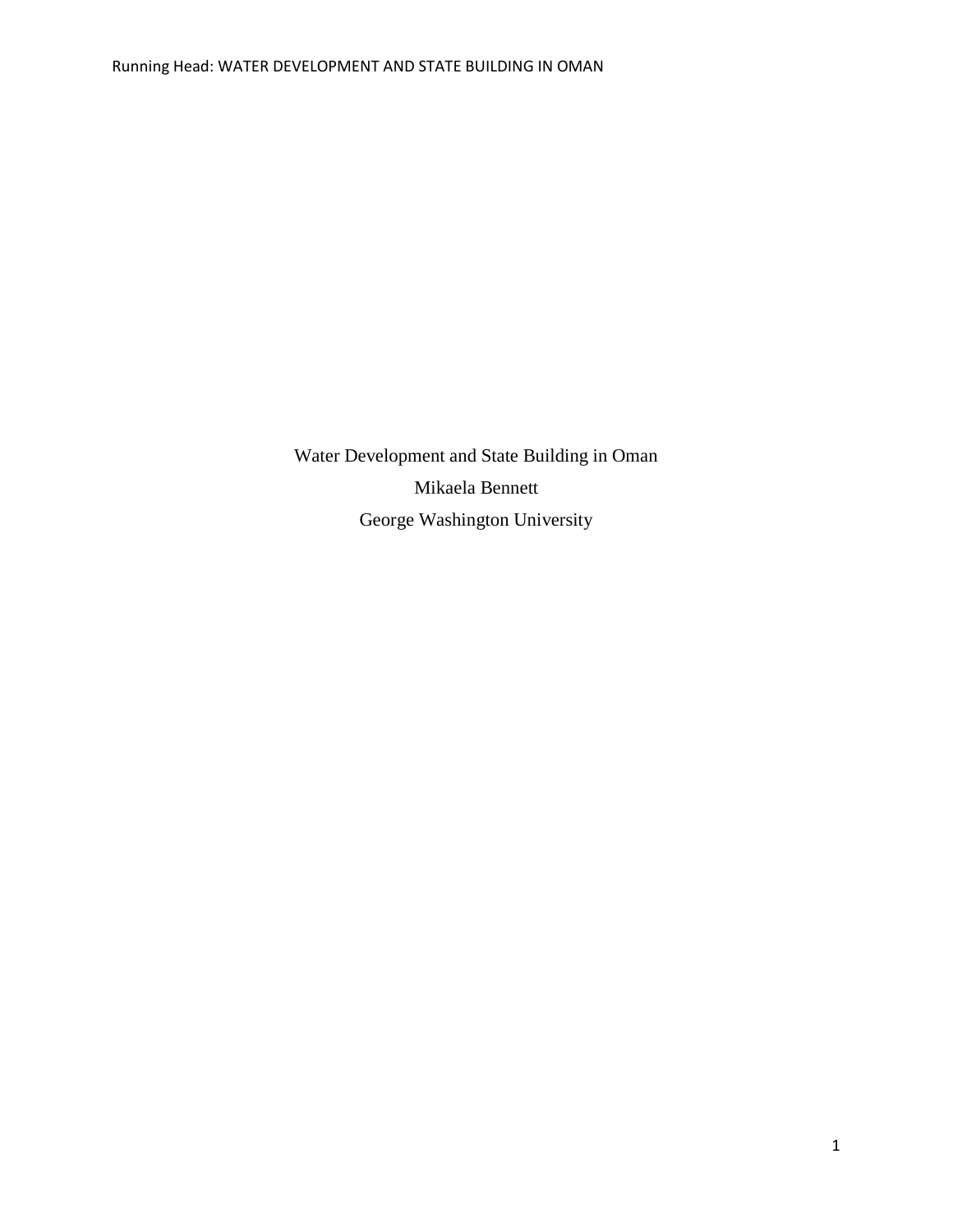#### Introduction

By now a familiar narrative to many, the Omani 'renaissance' which followed Sultan Qaboos's accession in 1970 was characterized by the rapid development of the state through infrastructure and social services. Contrary to the prevailing state narrative of near-instantaneous and miraculous prosperity stemming from the wisdom and benevolence of a single individual (Sultan Qaboos), development in the Sultanate of Oman gained in both organization and momentum with the improvement of state security and the development of state administrative capacity. It also functioned as a critical tool for consolidating the Omani state and earning political loyalty. Water development experienced particular complexity as a source of political, economic, social, and cultural capital. This paper explores the history of early Omani water infrastructure and development policy. The critical role of the British in early development, and the evolving character of the Omani state help explain how environment, imperial priorities, and traditional socio-political structures uniquely shaped development planning under Sultan Qaboos as he sought to consolidate power and construct a national identity.

#### Literature Review

The development of Oman is embedded in the historical narrative of British imperialism and the formation of post-colonial nation-states. In the 1960"s, there were many locations on the Arabian Peninsula which remained 'undefined' by modern borders. Oman's borders were among these. Indeed, the modern territory of Oman would not have qualified as a "state" yet. Rather, power had been shared between the Sultan and the Imamate since the 1920 Seeb Agreement through a complicated and ambiguous arrangement brokered by the British in order to secure their regional interests. (Valeri, 32-33) The British-facilitated coup ushered Oman into the international club of territorial nation-states. British saturation of Omani governance and heavy reliance of Sultan Qaboos"s government on foreign military, finances, and expertise in the early years of the new state demonstrates the continuing role of imperial powers in shaping the post-colonial state. This British influence was indispensible to the establishment and protection of the Qaboos Sultanate, and at the same time represented the most tenacious objection to the Sultanate made by Dhofari rebels.

"Fundamentally, our struggle is not just about economic development. We are principally strugglers for freedom and independence, fighting for the liberty of our Omani people… What is the point of all of these reforms if the people does not have a say in anything, even in the choice of its own rulers?" (Takriti, p. 308)

At the heart of the rebel"s objection is a concern that those who govern them should work in service of Omani interests, and that Omanis should be able to determine for themselves what those interests are. As Shiraz Dossa notes, "It is striking that the development of the South became their priority just as the colonizers were leaving for home." (Dossa, p. 887) Dossa argues to consider development as a neocolonial activity, rather than a post-colonial activity. While Oman was never strictly speaking a British colony, the British sustained a long and meddlesome presence in the region and assumed the role of political powerbroker. The sudden push for Omani development by the British in the twilight of their time in Oman resonates with Dossa"s argument. Abdel Razzaq Takriti"s arguments in his book *Monsoon Revolution* hint that the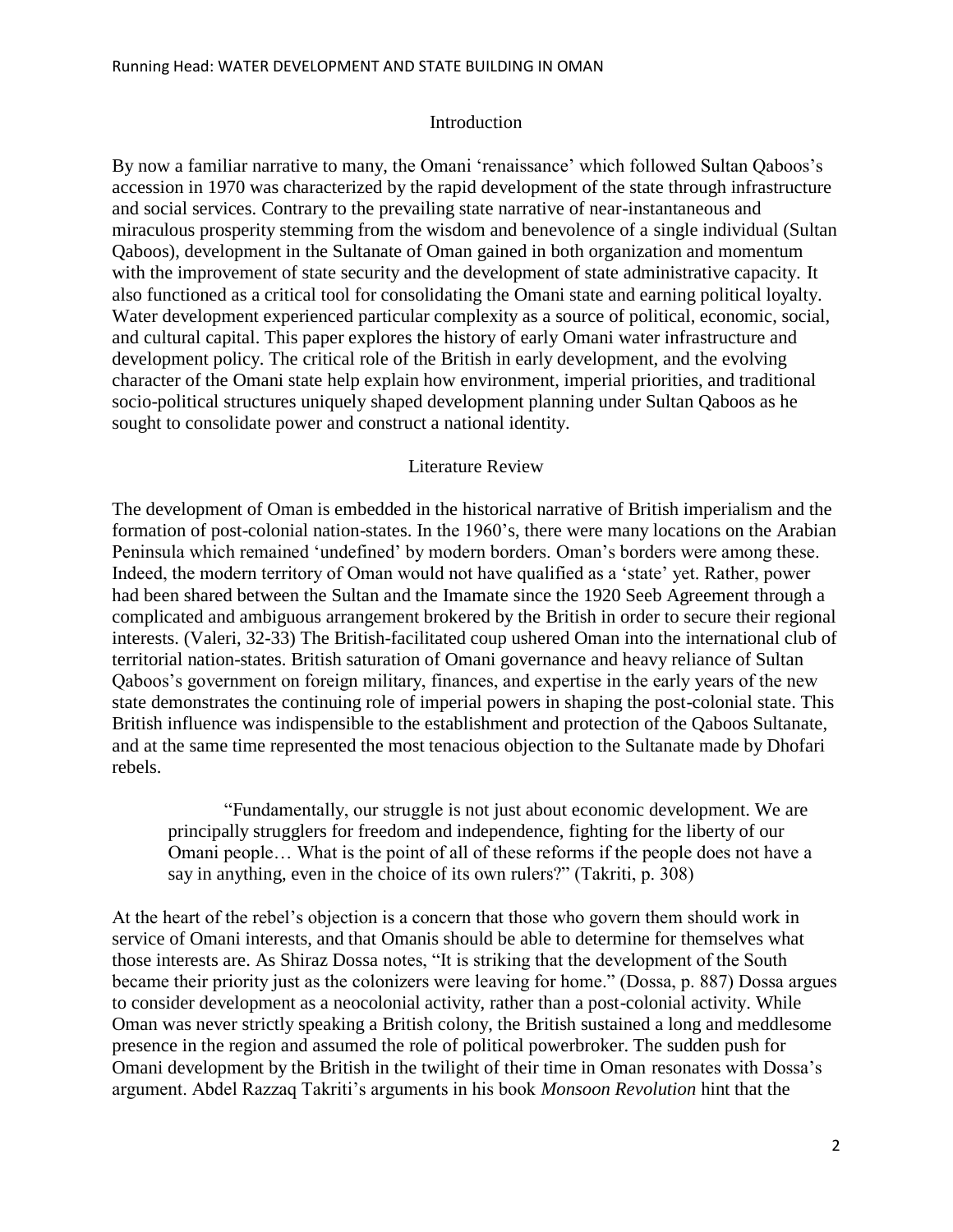Dhofari rebels constituted Oman"s last native gasp against the onslaught of neocolonial forces embodied by a British-installed British-educated Sultan. Nearly 50 years later, Oman has developed a foreign policy which asserts fierce independence and neutrality, and its aggressive push to develop sustainably has drawn international acclaim and admiration. Whatever the end results may be, the early years of Oman"s development add unique perspective to the literature on colonialism/post-colonialism/neocolonialism and development.

In order to understand Oman"s early development we also consider the environmental factors which challenged and facilitated political consolidation, incentivized foreign interference, and shaped the new Sultanate"s development priorities. This narrative borrows from both environmental history and political ecology by acknowledging the role played by water scarcity and oil resources in Oman. Paul Robbins argues that political ecology evolved as a result of a synthesis of many disciplines in the late  $20^{th}$  century (Robbins 2004, p. 10). The term was first used in Eric Wolf's article, "Ownership and Political Ecology", in which he stressed the need for studying ecological contexts with social and political history, and inter-group relations (Wolf 1972, p. 205). These definitions include varying emphases on political economy, formal political institutions, and environmental change. This paper investigates the way that water resources shaped, and were shaped by, Qaboos's efforts to consolidate power under the conditions of extreme water scarcity. This relationship was strongly affected by the recent utilization of rich oil deposits. Similar to the approach of Timothy Mitchell in *Rule of Experts* and Alan Mikhail in *Under Osman's Tree*, this work reveals a highly interactive process in which the architecture of causality between environmental factors and human actions becomes increasingly complex as environment and human action mutually shape social, economic, and political dynamics.

# Historical Background

Most of Oman"s terrain, with the seasonal exception of a narrow portion of the Dhofar coastline, is extraordinarily arid and hot. At first glance, it seems remarkable that any life could eke out an existence under these conditions, and yet the deserts and mountains support a range of wildlife based on seasonal rains and seepages from underground reserves. The human presence in Oman"s territory up to about the time of Sultan Qaboos"s coup, though limited by these conditions, displayed extreme ingenuity in the use of technological and behavioral adaptation. In *Monsoon Revolution*, Abdel Razzaq Takriti illustrates complex seasonal movements of various segments of Dhofari society, and the interdependent economy which had evolved in support of these specialized movements. (Takriti, p. 1-9) Likewise, B.R. Pridham refers to the complex socio-economic networks of the inhabitants of the northern mountains, "…between large agricultural towns, more scattered cultivators in the Jabal Akhdar, shawawi herders, true badu and providers of specialized services such as the "Awamir falaj-diggers." (Pridham, p. 21) The population at the time of Sultan Qaboos"s succession stood at less than a million. (Peterson, p. 135)

The previous sultans and imams were not supremely wealthy beyond a degree of personal wealth, nor did they see it as part of their duties to provide infrastructure and social services. Before Oman began to receive income from oil in 1969, the majority of the Sultan's wealth came from taxes on maritime merchant trade. (Valeri, p. 41) However, this income could not have supported the dramatic transformation achieved under Sultan Qaboos. This indicates that both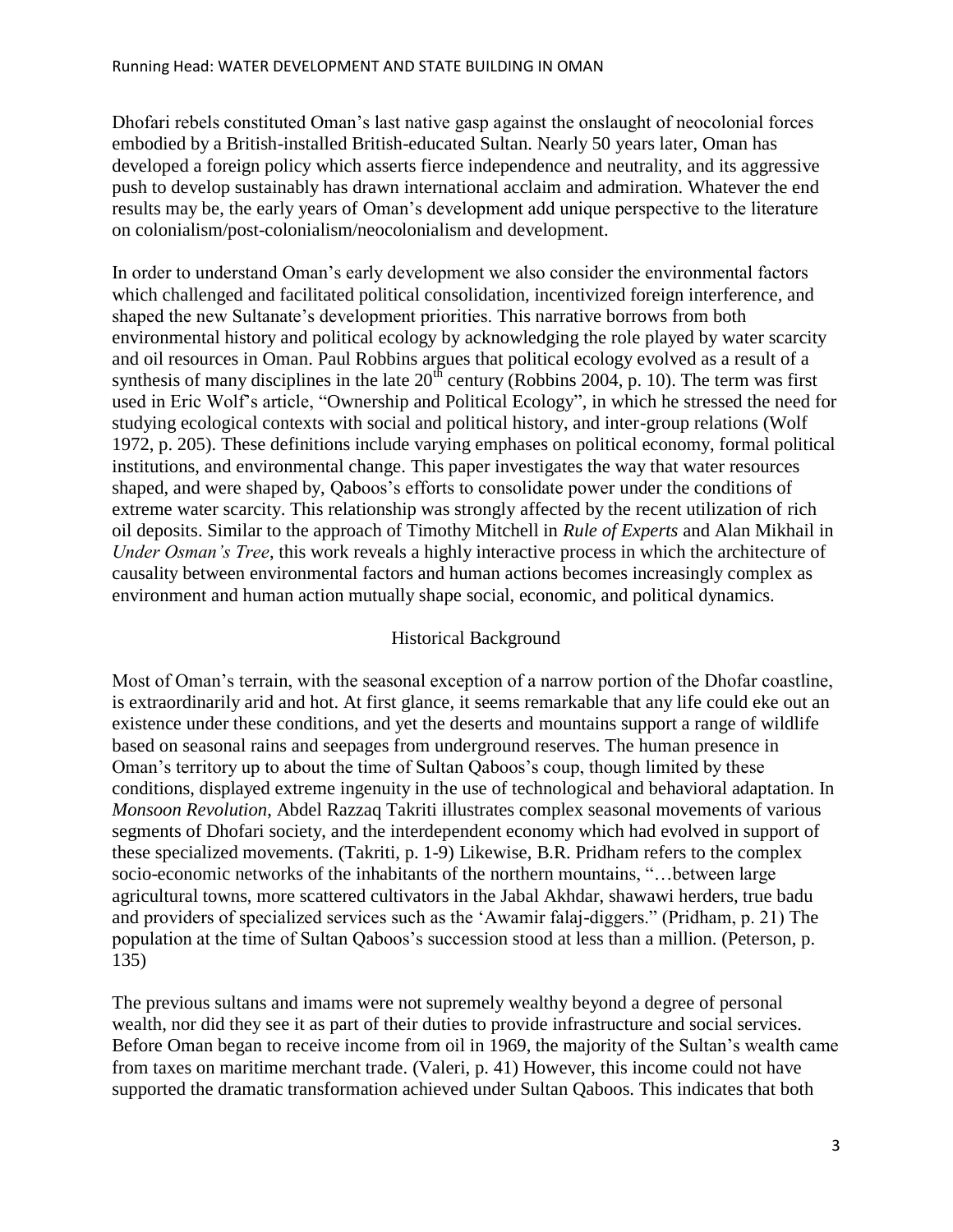governing capacity and environmental conditions served to restrain Omani development before 1969.

Another key factor which changed just prior to the 1970 coup was the British understanding of what was required to secure their interests in Oman. Before oil was discovered, Oman"s key importance lay in its geographical location at the Straits of Hormuz and as a waypoint to British interests in India. As British capacity to manage its colonial empire waned, it looked to secure its interests with minimal investment. Up until the latter part of Sultan Qaboos"s father"s rule (Sultan Said bin Taimur), Britain was content to maintain the ambiguous, politically diffuse status quo in Oman. However, escalating political interest in Oman"s interior borders (from Saudi Arabia and the UAE), and the political unrest in the Dhofar province and Jabal Al Akhdar region convinced the British that the status quo would be harmful to British interests. (Takriti, p. 23, 169, 188, 193) As early as 1949, the head of the Eastern Department at the Foreign Office worried about Sultan Said bin Taimur"s inefficacy and the potential transfer of Oman"s oil assets to Saudi Arabia through loss of territory:

"Moreover, if the Sultan does not extend his authority in the interior some of the tribes will probably tend to give their allegiance to Ibn Saud. If his claims to the territory were established this would mean that the oil companies would automatically pass to the Arabian American company." (Takriti, p. 23)

Sultan Said bin Taimur"s political weakness threatened the extremely favorable oil concession which the British had signed with him in 1937. (Takriti, p. 23) Alienated from the general Omani population, he kept to his palace. Sultan Said bin Taimur inherited a government deeply in debt, and implemented an effective but harsh program of austerity throughout his rule. (Takriti, p. 33, 35, 42) However, Sultan Said"s repressive rule stemmed from more than a desire to regain financial stability, as he implemented policies which suppressed the development of the Omani population and neglected their welfare in times of hardship. (Takriti, p. 42, 232) The British also lamented the Sultan"s poor investment in and outright obstruction of "civilian development". (Takriti, p. 160) The few projects the Sultan did authorize seemed to meet with disaster regularly (e.g. a water scheme in Sur which resulted in salinating the water supply; two hospitals in Ruwi and Tan'am built but left without equipment, staff, or medicine). (Clements, p. 81; Takriti, p. 161) Given that Britain had seen fit to remove Sheikh Shakbout of Abu Dhabi in 1966 for, "being anti-developmentalist," (Takriti, p. 187) it is fair to assume that Sultan Said"s abysmal record on development contributed to the eventual British-backed coup.

# The "Renaissance" Narrative

On July 23, 1970, Sultan Qaboos seized power from his oppressive and tyrannical father. A bloodless coup was carried out by a small number of Omanis loyal to the Sultan, the former Sultan whisked away to a comfortable retirement in England, and the new Sultan welcomed with widespread adulation and happiness. A benevolent and wise leader, Sultan Qaboos was everything the people demanded of both tradition and modernity. It was Sultan Qaboos who single-handedly shepherded his 'backward' country to a prosperous and secure future. At least, this is how the Omani government, and the British, told the story. (Clements, p. 65; Takriti, p. 254-55) Indeed, most of the material written about Oman"s history post-1970 suffers from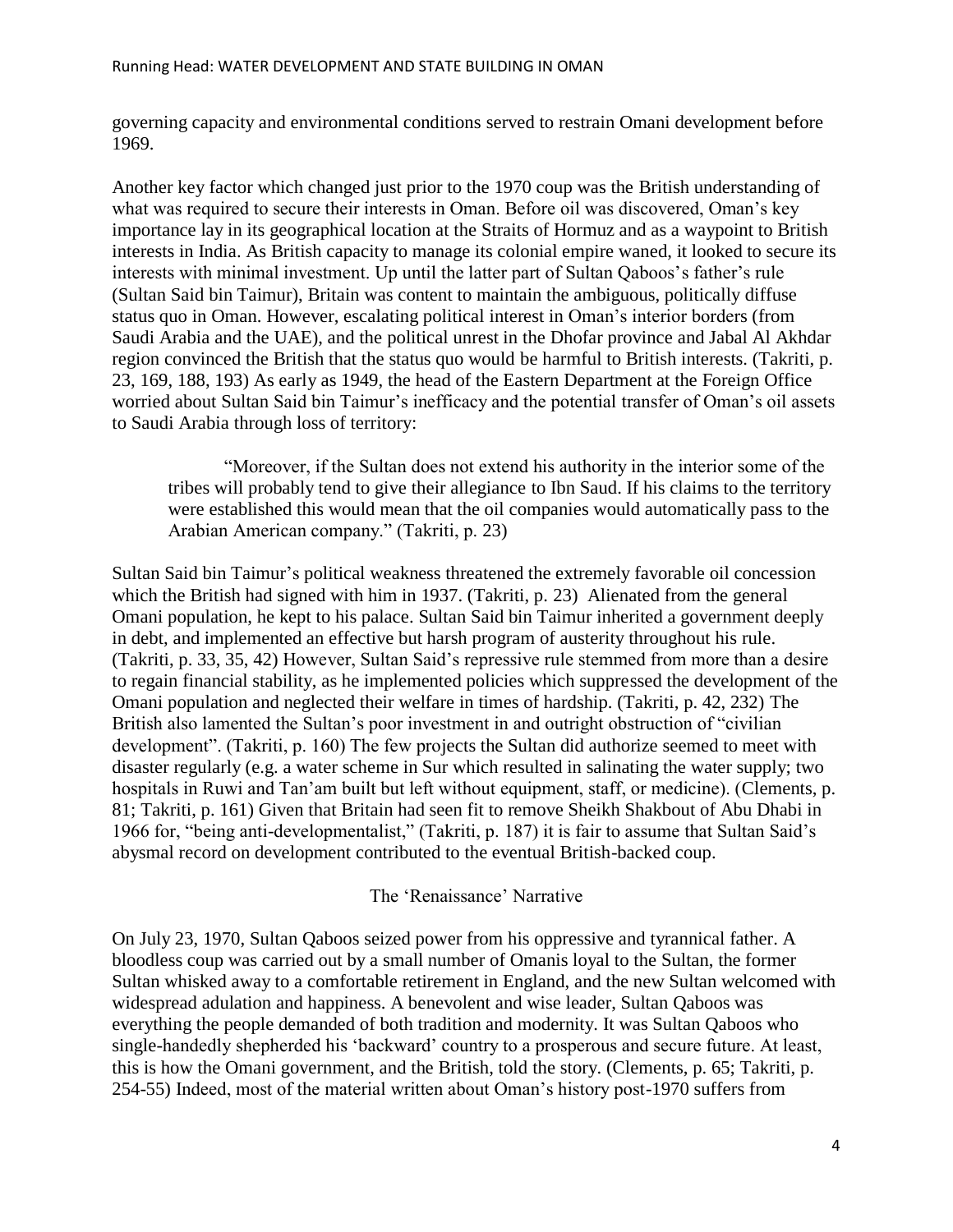questionable integrity due to the absolute control of the narrative of the Omani state, facilitated by the British. While some authors have managed to diverge in part from wholehearted endorsement of the state narrative, Takriti's recent work *Monsoon Revolution* is the most rigorous treatment of the subject yet which manages to salvage a more useful version of events. This balancing proves critical for understanding Oman"s subsequent political consolidation and development.

# Politics First: The 1970 Coup

While there is some ambiguity about who first proposed the idea to the other party, it is clear that the 1970 coup was mutually agreed upon by the British and Sultan Qaboos, with the burden of responsibility for the final decision landing squarely in Britain"s lap. (Takriti, 188; Valeri, p. 3, 69, 71) Even the British press had advocated for action, declaring,

"…it should be recognized in London that the region"s chances of stability are poor so long as the Sultan remains in power. The government can no longer afford to shut its eyes to the dangers of the situation in Muscat. The Sultan and his advisors will have to be persuaded to go before it is too late for an alternative ruler to hold the country together." (Takriti, p. 188)

Indeed, the coup required remarkable British coordination and was effectively enforced by British military might. (Takriti, p. 190-93, 196, Clements, p. 65) Sultan Qaboos, who had been living in isolation, much to British chagrin, had no experience or knowledge of governing the Omani state, and was relatively unknown to the Omani population. (Allen, p. 34; Takriti, p. 181- 7) As such, he had no independent recourse to military resources.

The outgoing Sultan took up arms to defend his position, but contrary to what sometimes amounts to an almost comical account in which the Sultan accidentally shoots himself in the foot as he fumbles his gun, the Sultan received four bullet wounds before the fighting concluded (including the accidental foot wound) and one of his guards was killed. (Takriti, p. 191) Granted, this is relatively bloodless as coups go, and certainly would have been worse had there been any significant source of opposition, but this is a reflection of the balance of power and not an indication of a peaceful or amicable transfer of power.

Further contradicting the official image of the new Sultan, Takriti's account includes evidence of brutal militarism. A British advisor to the Sultan, Brigadier Graham, commented, "The Sultan seems impatient for military action; also distinctly blood-thirsty. He has told me not to have any compunction about hurting civilians in enemy held areas." (Takriti, p. 274) Civilian casualties are not particularly remarkable during a military conflict, and certainly it pales in comparison to some of the accounts of authoritarian violence taking place in Oman"s regional neighbors, and yet the utter lack of concern for civilian life which Brigadier Graham describes suggests a cold and unsympathetic ruler. Another moment of incongruity occurred with the Sultan"s decision to execute those found guilty of sedition in 1972, which received resounding criticism. (Allen, p.37) When placed alongside the idealized official narrative these anecdotes clash with the widely promoted image of a kind, benevolent, and beloved leader.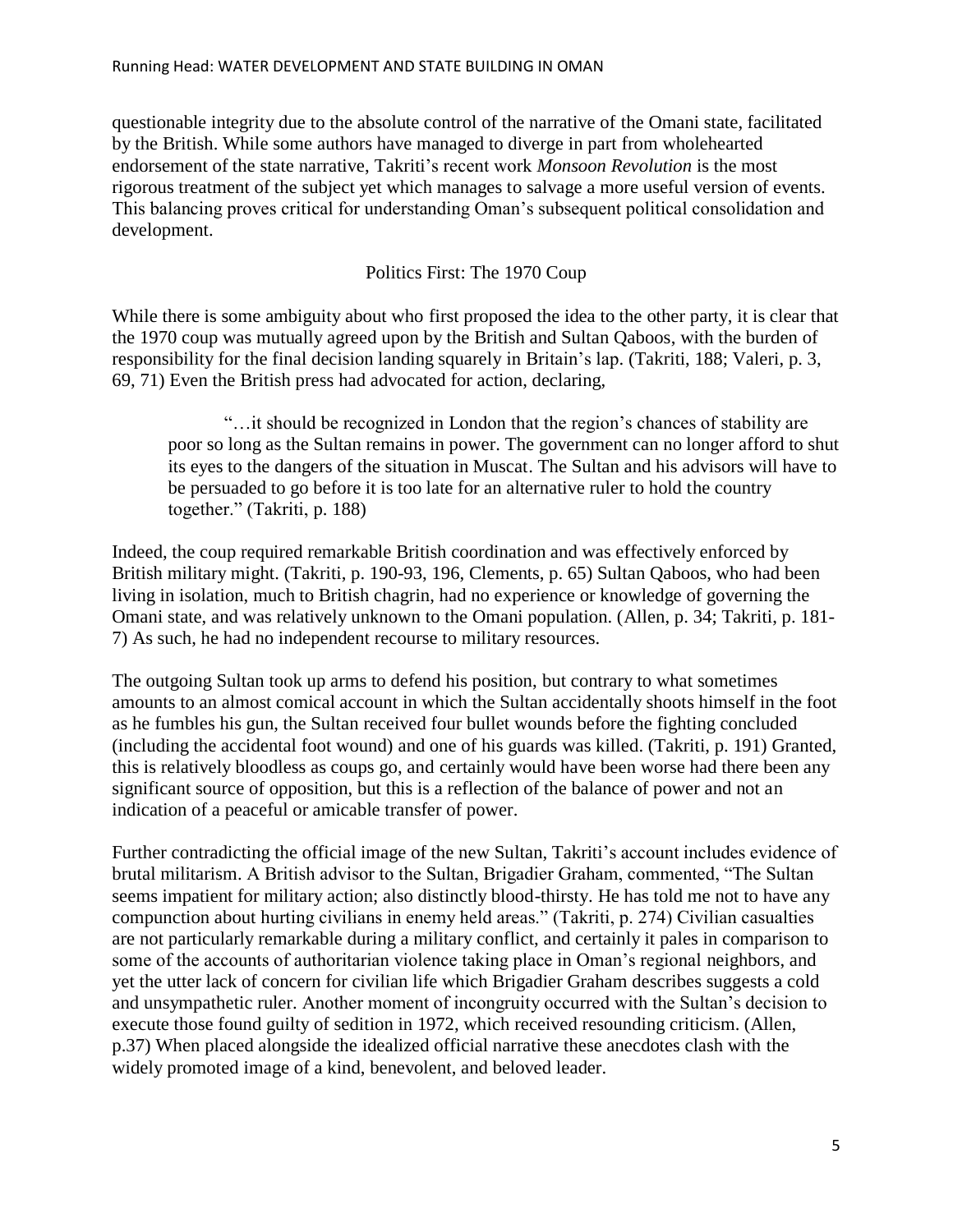# Early Priorities

While the official narrative portrays this program of Omani development and service provision as strictly originating from Sultan Qaboos, his reliance on British advisors for the running of the country leaves the impetus for this vision of state power in some doubt. At first, an Interim Advisory Council of expatriate advisers ran the country, with the Sultan"s blessing. In the initial years of the Omani Sultanate British advisors were fully integrated into the Omani government structure, as they had been before the coup, and filled most key government posts. (Clements, p. 65; Allen, p. 34)

With heavy British involvement, the new government undertook a massive state-building project. "…with almost no resources in construction and civil administration besides the heritage of a glorious past…. His Majesty Sultan Qaboos opted for rapid but controlled development, and has been was able [sic] to lead Oman, within two decades, from alarming backwardness to the forefront of the twentieth century to enjoy the benefits of the great cultural achievements of our times." (Sultanate, p. 15) However, contrary to the official rhetoric, development in Oman initially got off to a slow and haphazard start. In the Sultanate's own words, it took until the third five-year plan, which covered the years 1986-90, to expand the development program to the entire Sultanate. (Sultanate, p. 140) This delay can be attributed to three possible reasons: The Sultan"s personal priorities, military commitments, and a lack of administrative capacity.

The Sultan"s personal priorities are officially undifferentiated from the state narrative and can be difficult to discern, but a glance at Oman"s early state budget provides some clues. Having ballooned the "national" income practically overnight, 100% of which was directed to Sultan Qaboos"s personal coffers, Sultan Qaboos was uniquely positioned to distribute this national wealth. (Valeri, p. 92) The choices he made as to how to spend that money, and the extent to which it matched his rhetoric, illustrate some discrepancies in the narrative.

For the first five years military expenditures consume a significant portion of the budget. In 1971, military spending absorbed a full 40% of the state income from oil. (Takriti, p. 218) In 1972, defense spending accounted for a whopping RO 30 million out of a total state income fo RO 51 million. (Takriti, p.285) In 1974 the military budget rose to 300 million pounds. (Clements, p. 101) It is frequently noted that Sultan Qaboos was steeped in military training, having studied at Sandhurst. (Takriti, p. 274; Allen, p. 217) His preparation for governance is equally notorious for his lack of preparation. The Sultan received a short course at the Royal Institute of Public Administration, but following his return from abroad was isolated in confinement with no exposure to the Omani state processes. (Takriti, p. 181-187) Certainly, the new Sultan would have understood and valued the need to exert military control of politically restive territories.

The new Sultanate had to contend with external threats as well as internal threats which immediately preceded the coup and continued to be a source of potential instability until long afterwards. The change of Sultan did not alter the determination of the Dhofari rebels, and the Sultan and the British would both have been sensitive to the past interest of Saudi Arabia in border dispute, the long history of political conflict with the Imamate, and the prior Buraimi conflict. Indeed, the Dhofar rebellion dragged on for an additional 5 years. This military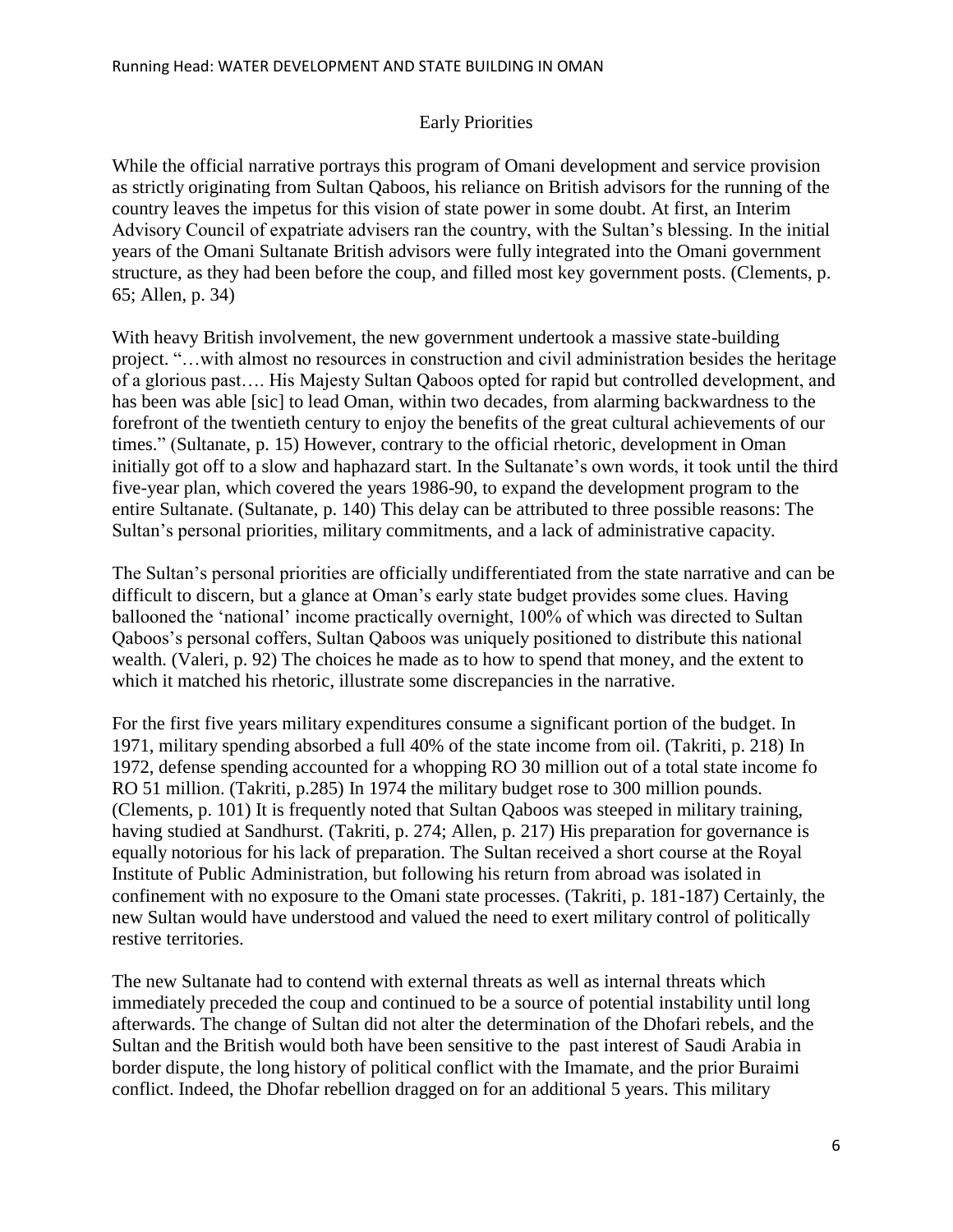involvement was not only absorbed the majority of state spending, it also directed a disproportionate amount of development spending to restive and unstable regions.

While the Sultan's early public speeches promote an idealistic program of public welfare and national development, but that same development also served a strategic purpose in facilitating military access and population control. (Clements, p. 101-2, 105) The installation of infrastructure such as roads, electrical power, and telecommunications, which comprised the largest portion of initial development efforts, is particularly instrumental for this purpose. Roads allow the easy and swift penetration of vehicles and supplies. Electrical power and telecommunications facilitate the use of technology and implementation of strategy. Telecommunications are also useful for the dissemination and control of information.

Indeed, while the large amount of military spending might give the appearance of a robust and powerful military operation, the new Sultan heavily relied on external military power to fight his battles.(Takriti, p.306) The Omani military was, in fact, quite small at the time of the coup, and not particularly strong. The majority of support originated from the British army, but significant assistance, in the form of troops and funding, was also supplied by the Shah of Iran and King Hussein of Jordan. The reliance on foreign military might underscored a crisis of legitimacy for the Sultan. (Takriti, p. 32)In addition to the precariousness of this lack of independence, the Sultan"s main source of support, the British, were increasingly eager to extract themselves from their historical role as Sultan"s protector in Oman, so long as they could preserve their interests there. (Takriti, p. 23, 31) A member of the Omani royal family, Sayid Badr Bin Hamad bin Hamood Al Bu Said, noted that,

"…the coup reflected the anxieties of the British government, in light of its 1968 decision to withdraw militarily by 1971 from the Arabian Gulf. Thus, the coup, carried out in the name of Oman, at the expense of one Omani Sultan and to the benefit of another, embodied… the involvement of outside powers in the affairs of the Sultanate," (Takriti, p. 188)

In light of this absolute reliance on a reluctant power, Sultan Qaboos needed to earn Omani loyalty, quickly. (Allen, p. 37)

The next largest category of spending, after the military budget, was, surprisingly, not development projects. Rather, it was the Sultan"s own personal expenditures. Indeed, he had quite an appetite for the finer things in life. Accounts indicate that his British advisors expressed frustration at the Sultan"s lavish personal expenditures, and that they were often in the position of pressuring the Sultan to prioritize development initiatives. In 1971, the Omani state had to dip into its reserves by 7 million pounds in order to cover developmental and military costs. That same year Sultan Qaboos was absorbed in construction for no less than three fancy palaces. (Takriti, p. 217) These palaces and their associated expenses, singlehandedly amounted to 20% of the state income from oil that year, and this did not encompass the Sultan"s other expenses, such as travel and luxury vehicles. (Takriti, p. 218-19, 229)

As Allen and Rigsbee relate, an early water development project for Al Ghubrah (a suburb of Muscat) was planned in 1974 and constructed in 1975. (Allen, p. 160) The project demonstrates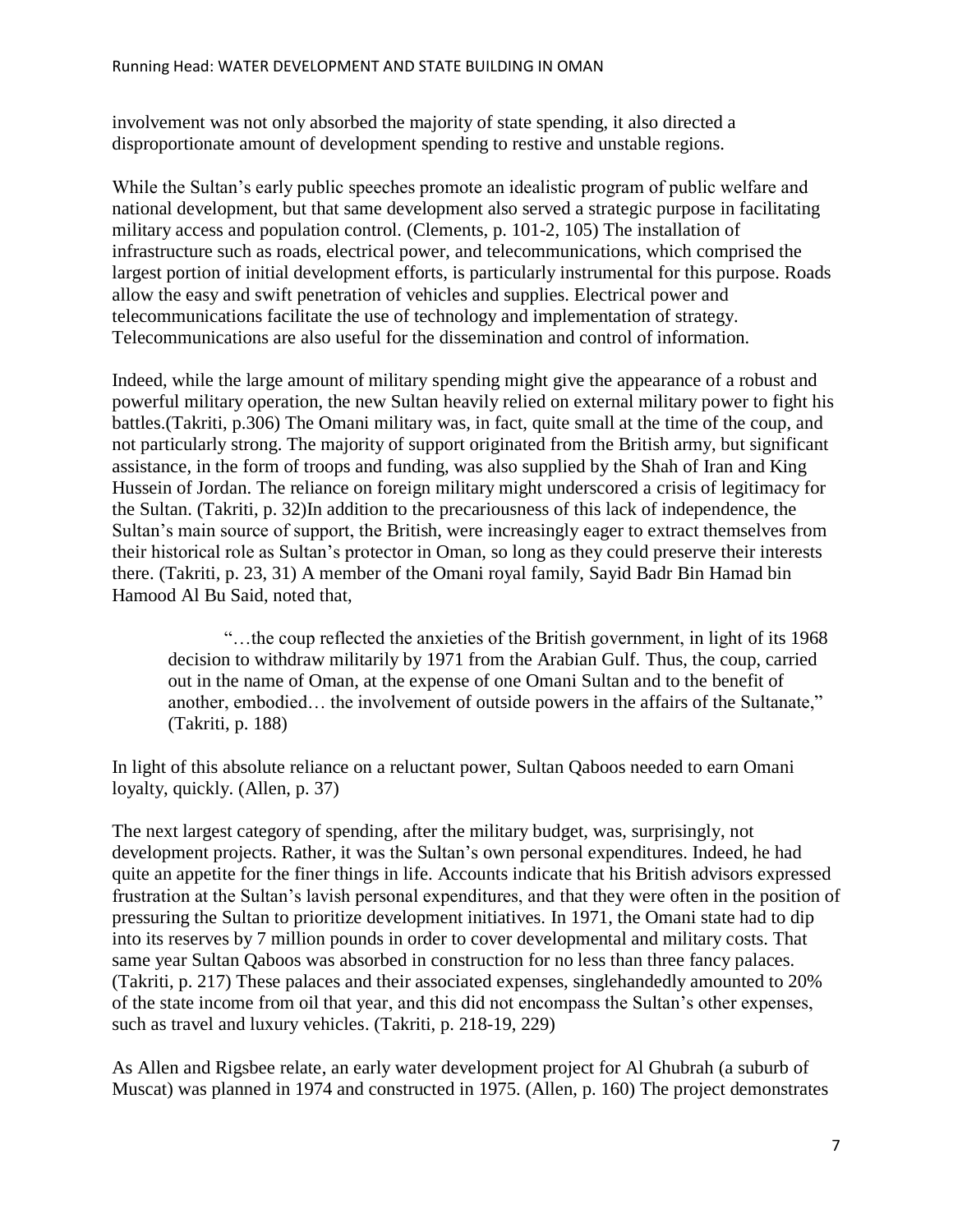the incredible inefficiencies of the new government, and the Sultan"s distinctly selfish priorities. Water consumption in the capital area alone had increased from 9 million gallons in 1970 to 63 million in 1971, and 185 million gallons by 1973. (Skeet, p. 138) The original estimate for the project anticipated a price tag of \$57 million. As part of this estimate, the planners included capacity of 1 million gallons per day exclusivly for the Sultan"s private gardens. After the project exceeded its budget by 500 percent and weathered multiple delays, the final installation"s capacity proved insufficient for the total needs of the area. While the Sultan was able to receive his daily 1 million gallons of water, regular Omanis had to wait until 1986 (after multiple upgrades) for the desalination plant to reach a total capacity of 24 million gallons. (Allen, p. 160)

#### Water Wealth

The Sultan"s dedication to his private gardens indicates supreme self-interest at the expense of his subject's basic needs, but it also suggests the degree to which water was valued in Oman and the symbolic value of water wealth and water-fed greenery. In a land where water had never been available in such abundance before, a garden such as this was a lavish display of the prestige acquired by those with access to water. The social position of water in Omani society gave it a special role in the "Renaissance" narrative. Traditionally, water was understood as a gift from God. (Skeet, p. 140) The rich invocations of water and gardens in the Qu"ran juxtaposed with desert imagery reflect the cultural and practical understandings of the value of water. While it was considered inappropriate to sell drinking water, the distribution and sharing of water resources was ultimately at the discretion of tribal leadership. (Zimmerman, p. 112) According to Ian Skeet, the provision of water was even sometimes associated with "virility". (Skeet, p. 140) By sponsoring water development projects, Sultan Qaboos inserted his government between tribal leaders and their dependents. These projects demonstrated his superior ability to provide for people"s most economic and culturally significant needs.

Sultan Qaboos"s ability to increase the quantity and quality of water supply was an unprecedented development with profound political and social consequences. These changes would not have been possible without the sudden influx of oil wealth, and the significant investment of foreign expertise and aid, which were also mostly attracted by oil wealth. It was oil which caused the drawing of state borders, oil which motivated the conflicts over political control manipulated by foreign interests, oil which funded and motivated massive infrastructural development, and oil which allowed Sultan Qaboos to forever change Omanis relationship with water. The extreme water scarcity and the ability to alleviate it provided Sultan Qaboos with environmental tools for political manipulation and coercive power. Without water, development was limited and survival difficult. The promise of water was therefore a powerful incentive, with transformative consequences.

# Development Planning

There were early indications that the Sultan Qaboos government (or at least his British advisors) recognized the need to develop, and the public statements of the Sultan and other government representatives frequently emphasized the importance of developing water, roads, housing, electricity, healthcare, etc. for the benefit of Omani citizens. On the surface Sultan Qaboos laid out an ambitious and progressive agenda of social welfare. However, the journey from public declaration to action proved challenging.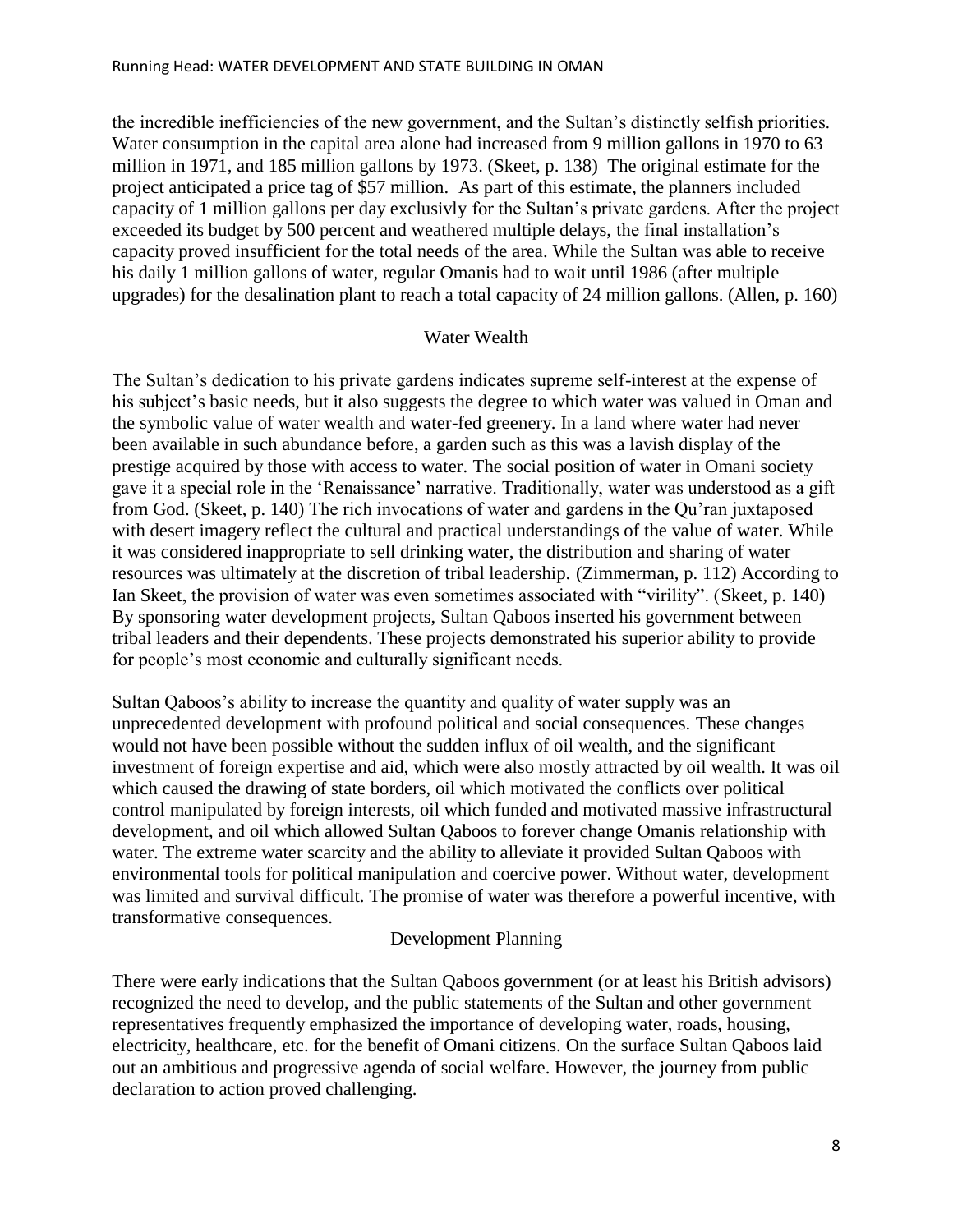Water management provides a perfect case study for this conundrum. The Omani government went through multiple reorganizations over the 20 years following 1970, sometimes rotating management through multiple administrative structures in a year. Initial surveys and projects were contracted out to an array of private companies, UN agencies or foreign governments (US, UK, Japan). (Skeet, p. 139) It took two years before an Interim Planning Council was created in March of 1972, which was quickly supplanted by the Supreme Council for Economic Planning and Development in September of 1972. Before the End of 1972, planning was handed off to a Centre for Economic Planning and Development, but that would cease to exist at the beginning of 1973. It then became the General Development Organisation briefly, before finally establishing itself as the Ministry of Development in November of 1973. However, this arrangement only lasted for 12 months until a general reorganization of the ministries. (Clements, p. 71-2)

Specific institutions for water management came much later. In 1977, a Council on Water Resources was established, and then replaced by a Ministry of Environment and Water Resources in 1981. In 1986 this was again replaced, this time with a Council for the Conservation of Environment and Water Resources, and again in 1989 with a Public Authority for Water Resources. Finally, in 1990 a Ministry of Water Resources was established. At the same time, jurisdiction over water resources was also shared with institutions like the Ministry of Electricity and Water and the Ministry of Agriculture. (Skeet, p. 139) The evolution of water management shows how the government struggled to coordinate a unified development plan, particularly in the early years. In order to explain these delays in service provision blame has been laid at Oman"s shortage of skilled labor, but with so many foreign advisors and foreign skilled labor, and the widespread practice of contracting out development projects to foreign companies, this seems inadequate. The most convincing argument, initially, is that strategic and security concerns took precedence over liberal-economic values and social welfare.

Development, particularly in contested areas, provided a powerful tool for this endeavor. The Sultan"s demonstrated ability to provide services and wealth served as an incentive for accepting his authority. This targeted approach to development did not require general coordination, but proceeded on an ad-hoc project basis. The case of water development in the remote Musandam Peninsula, demonstrates the effectiveness of this strategy. Musandam was the recipient of some of the earliest desalination facilities in Oman in 1978/9. A remote and difficult to access area with only 3,000 inhabitants scattered among small fishing settlements, Musandam's primary value lay in its strategic geographic position at the bottleneck of the Straits of Hormuz. Historically, Musandam"s settlements needed to import a significant portion of their drinking water by boat from the nearest major developed areas with abundant water supply, Dubai and Ras Al Khaymah, in present-day UAE. Reliance on these shipments meant that before the 1970 coup, many of these settlements were leaning towards unification under the auspices of the UAE. (Zimmerman, 112-124)

Sultan Qaboos"s government then implemented a comprehensive water management plan in the Musandam peninsula which definitively altered local allegiances. Several desalination plants were built in the region and used to supplant the previously imported water. Official Omani government ships regularly commuted between the desalination plants and more remote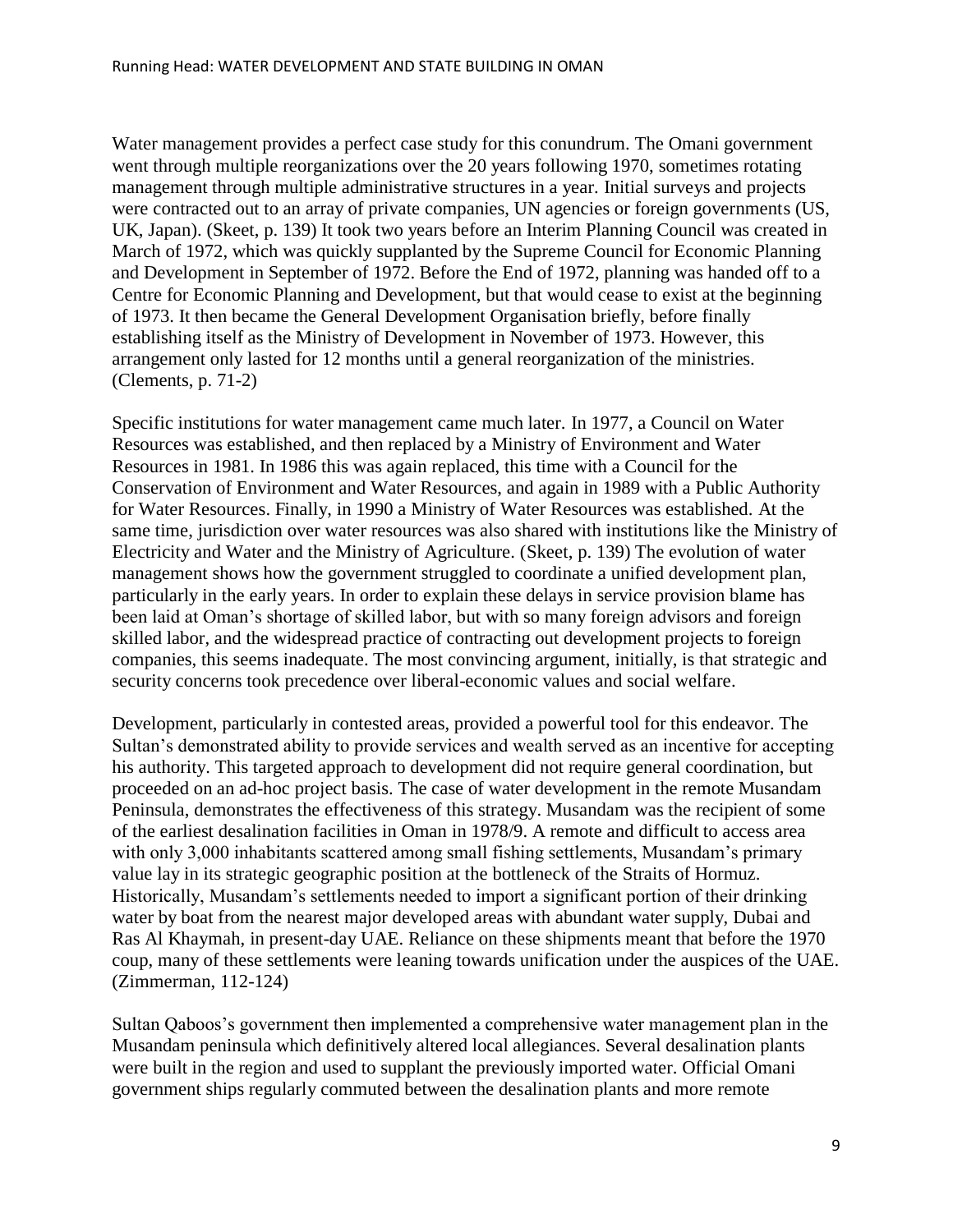settlements to distribute water. In addition, recharge dams were constructed in some settlements which further supported these communities' independence from their UAE suppliers. (Zimmerman, 112-124) The Sultanate"s use of oil wealth to purchase loyalties in contested regions reinforces the conclusion that strategic security concerns in fact took precedence over liberal-economic values or social welfare.

The policy of development approached the issue of political legitimacy at a deeper level as well. In a society where the legitimacy of tribal leadership in large part rested on the provision of security and the means to survival in a harsh environment, power was highly social. (Pridham, p. 240) The short game might have been to buy the support of key players through the strategic provision of services and sometimes the offer of lucrative governmental positions, but the long game was much more subtle. Omani politics had long turned on the shifting alliances of various tribal groups. According to Ibadi doctrine, leadership required the consent, and consultation, of the governed (which here meant only tribal leaders). (Valeri, p. 10, 45-7) In attempting to consolidate political control over both the coast and the interior, and lacking the absolute military might to do so wholly on his own terms, Sultan Qaboos needed to accommodate the historical precedents which shaped political power, namely the Imamate and tribal factionalism.

Contrary to the outside perception of present-day Oman, Oman"s population encompassed a wide variety of diversity in religion, language, and ethnicity. (Pridham, p. 21-23) However, by taking over the provision of essential services such as water, employment, healthcare, and housing, and by reducing the isolation of Omani populations through the construction of roads and communications networks, the Sultan effectively undermined previous structures of power and security and put them to work in service of the Sultan"s new centralized absolutist system. (Takriti, p. 267; Clements, p. 67; Valeri, p. 4, 72) It was for these reasons that the Sultan"s Dhofar Development Officer, Robin Butler, selected the drilling of a water hole in Barsa for loyal Kathiri Sheikhs in 1970 as the first of many development projects. The project was, "…meant to increase the local leverage of the Sheikhs as well as the government," (Takriti, p. 268).

Sultan Qaboos"s British advisors were apparently often at great pains to impress upon him the urgency of development efforts. Modeling off of their own European and post-colonial experience with the consolidation of power by means of a bureaucratic state, the British felt strongly about the importance of development work and the creation of a bureaucracy. (Takriti, p. 209)They advocated, as they long had, to ameliorate economic and social grievances which had been sources of unrest. (Takriti, p. 31, 32) Qaboos, for whatever reason, seemed to feel that these matters were less pressing, as evidenced by his previously discussed spending habits. While Sultan Qaboos indicated his priorities by spending the vast majority of the state budget on military and luxury, he and his British advocates worked diplomatically to source additional funding for development with foreign aid. (Takriti, p. 285-7) His British representatives and other government officials then pursued development efforts with positive but inefficient results, largely due to a lack of coordination. (Skeet, p. 109, 138-9)

Conclusion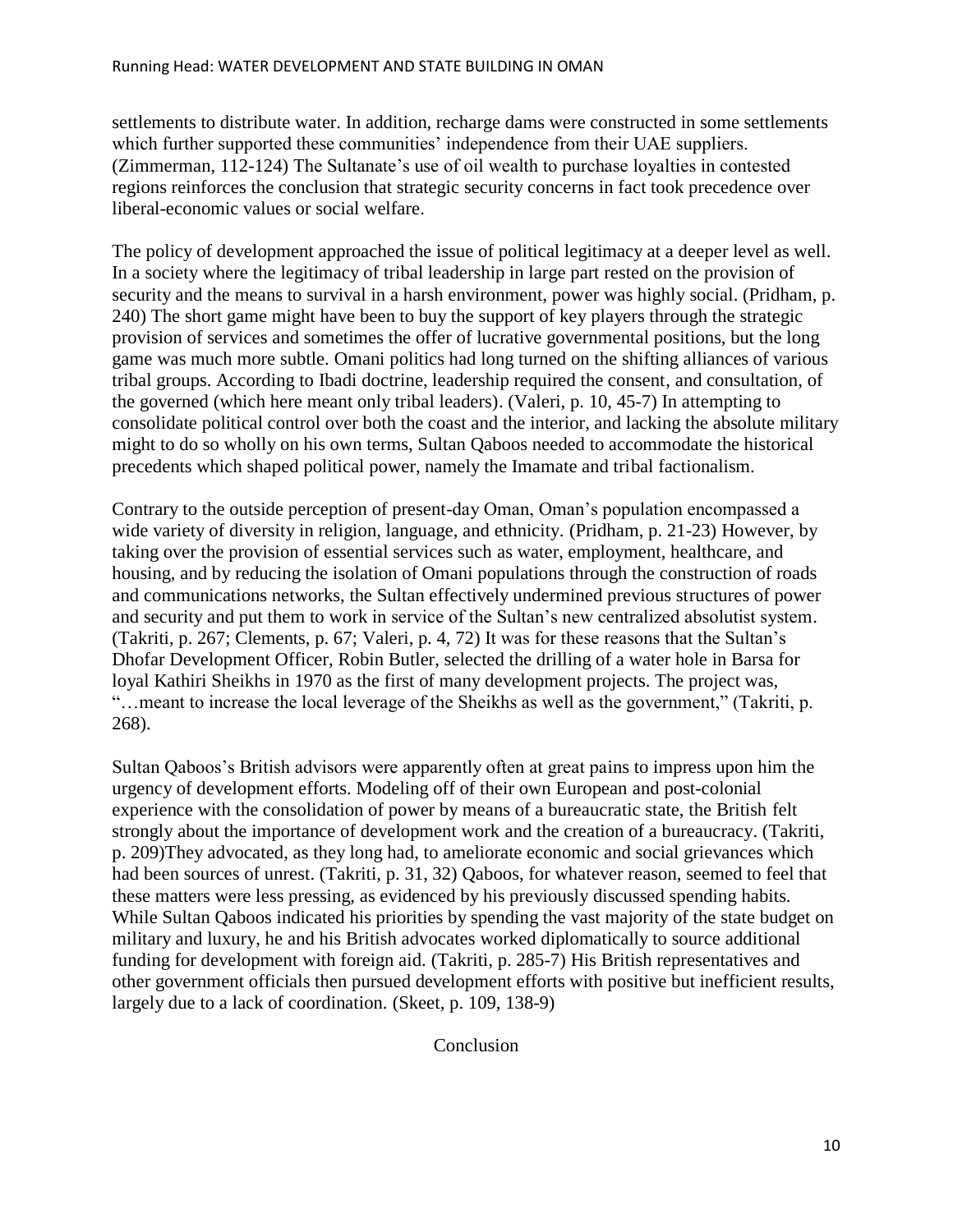The end of open military conflict in Oman, the consolidation of bureaucratic capacity, and the increase in funding (from increased oil revenues and foreign aid) eventually delivered on Sultan Qaboos"s extravagant speechmaking and his grand plans for development. As Sultan Qaboos and his country gained experience and autonomy these plans became more nuanced, coordinated, and savvy to the complex and precarious situation of Oman's economy. While the story of how Oman"s oil wealth transformed the country and the decisive role of the British in Oman"s political formation are both well reported, the story of how Oman"s water resources and development planning facilitated political control, and, conversely, shaped the Omani state, is less acknowledged. Neither is the story of Oman"s water fully resolved. As Oman faces increasing water insecurity in the future, it would do well to remember the nuanced role that water plays in Omani society and politics.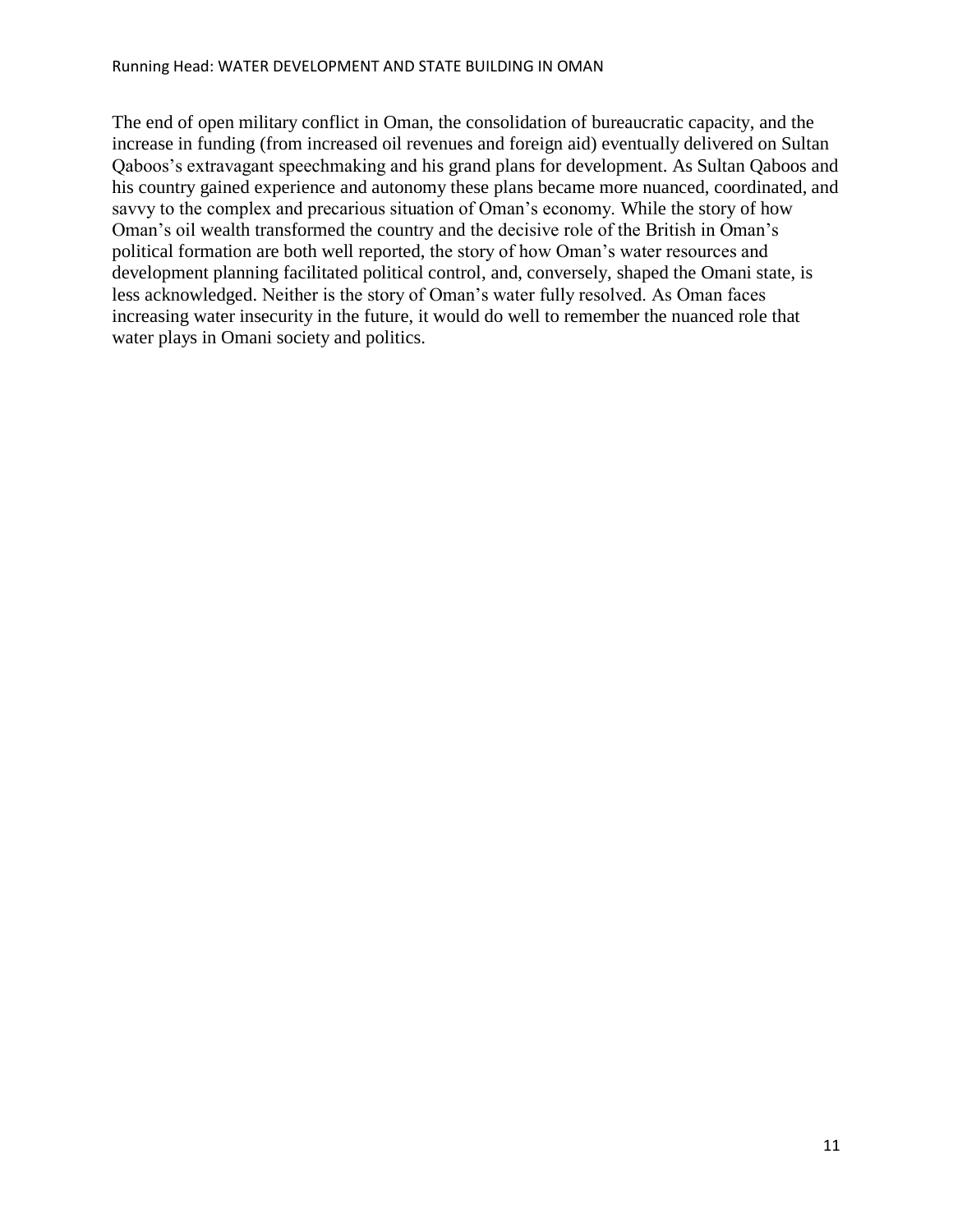#### **Bibliography**

- Allen, C.H., Rigsbee, W.L. 2000. *Oman Under Qaboos: From Coup to Constitution 1970-1996*. London. Frank Cass.
- Al Sajwani, T. B. 1998. "The desalination plants of Oman: past, present and future". *DESALINATION.* 120 (1-2): 53-59.

This article summarizes the desalination plants established in the Sultanate of Oman between 1970 and 1998. The material is divided by decade and discusses individual plants and capacities. Al-Sajwani shows the distribution of desalination plant establishment skews to the 80's and 90's, with only three plants established prior (in 1976). It also includes discussion of government policy as regards desalination, areas of concern and future consideration, and notes the establishment of the Middle East Desalination Research Center in Muscat.

Anderson, Ewan W. 1986. "Water problems in the Sultanate of Oman". *GeoJournal.* 13 (3): 269- 273.

A survey of the water geography by region. The author describes the geography of each region and briefly discusses water management challenges and options.

- Clements, Frank A. 1980. *Oman the reborn land*. London: Longman.
- Dossa, Shiraz. 2007. Slicing up 'Development': colonialism, political theory, ethics. *Third World Quarterly*. 28 (5): 887-899.
- Drake, C. 1988. Oman: Traditional and modern adaptations to the environment. *Focus.*

Drake writes a profile of Oman circa 1988 and discusses the climate and traditional lifestyle practices, including water management. Drake also captures a verbal snapshot of Omani development and governance practices. She notes the mixture of traditional and modern, and mentions ways in which new technology is adapted to traditional contexts and mixed with traditional practices.

Miller, Duncan R. 1991. *Economic development planning in the Sultanate of Oman*. Ruwi, Sultanate of Oman: United Media Services.

Miller presents a straightforward documentation of the major socio-economic development trends as set forward by each of the five-year development plans between 1970 and 1990. Miller presents the structure of each five year plan and then analyzes progress towards the goals of each five-year plan. The report is data-heavy and light on normative characterizations.

Pridham, B.R. 2016. *Oman: economic, social and strategic developments*.

This book is a collection of essays by various authors on various topics under the thematic umbrella of the book"s title. In general, the material tends to avoid overindulgence in the mythologizing of the Omani renaissance, and instead take a more pragmatic approach to the issues facing Omani development at that time (1987). It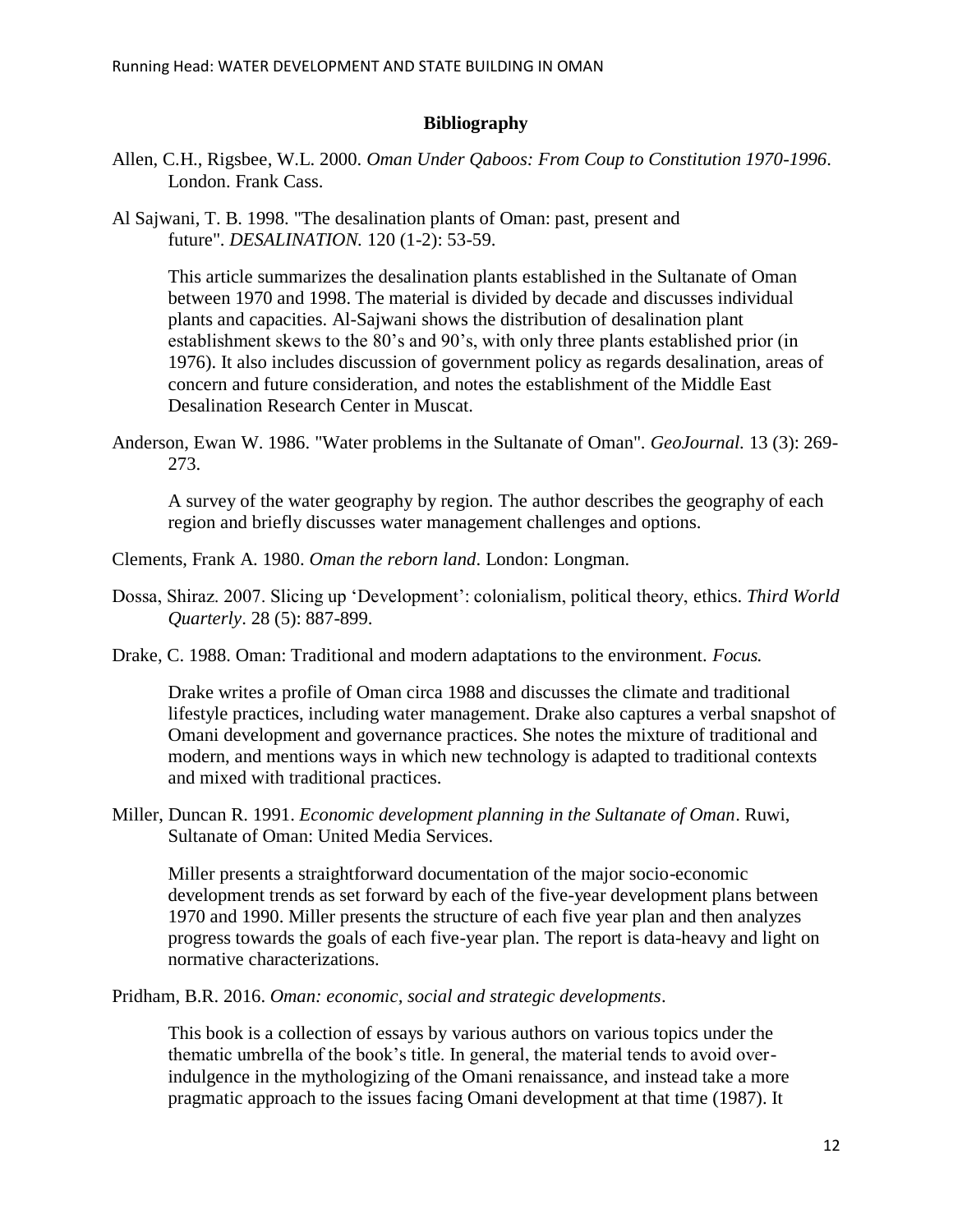provides insight into Oman"s development trajectory and status as it approached 1990. Of particular relevance to this paper were three chapters: "Complications of Geography, Ethnology and Tribalism" by Fredrik Barth, "Updating Agriculture and Associated Rural Enterprises" by R.W. Dutton, and "Oman"s Development Strategy" by John Whelan. Barth discusses the strategic dimensions of ethnic/tribal identities and the pursuant consequences for Omani development. Dutton discusses the challenges of agricultural modernization characterized as a tension between conservation (modernly termed sustainability) and development. Whelan provides a historical account of the major players in Omani development and describes the top priorities of Omani development policy.

Robbins, P. (2012). *Political ecology: A critical introduction*. Chichester, U.K: J. Wiley & Sons.

Robbins chronicles the history of the theory of political ecology, reviews the definitive literature which shaped the field, and discusses current discourses on political ecology. This book is designed as an introductory textbook on political ecology.

Skeet, I. *Oman: Politics and Development*. Place of publication not identified: Palgrave Macmillan, 2014. Print.

Part travelogue, part analysis of development and politics, Ian Skeet's snapshot of Oman covers the economic and political development of Oman through 1990 and aims to show, "…how a country starts from, as it were, nothing and becomes a respected member of the international community within 20 years." While Skeet"s analysis is heavily biased toward dominant British narratives of Omani development, with a healthy dose of postcolonial condescension, his book serves as an example of how these narratives function, and includes objective data relating to development progress which is useful. While water barely figures into his account of Oman"s transition, his concluding chapter looks toward the future and discusses areas of concerns. It is in this section that Skeet addresses the importance of water and reviews past and present development challenges. It is a rare moment of critical analysis in a heavily biased account.

*Sultanate of Oman Throughout 20 Years: The Promise and The Fulfilment*. 1990. Ministry of Information, Sultanate of Oman.

Valeri, Marc. 2015. *Oman: politics and society in the Qaboos state*.

Wolf, E. (July 01, 1972). Ownership and Political Ecology. *Anthropological Quarterly, 45,* 3, 201-205. Washington, 45(3), 201-205.

Wolf analyzes anthropological studies that found linkages between local ecosystems and the parameters of ecological change. The article focuses on case studies in the Alps. Wolf"s article is relevant to our research as he first proposed the need for the theoretical field that would later become political ecology.

Zimmerman, Wolfgang. 1984. "Cistern, Well, and Water Tanker: The Stride from Traditional to Modern Means of Water Supply in the Sultanate of Oman." *Applied geography and development : a biannual collection of Recent German Contributions*. 24: 112-126.